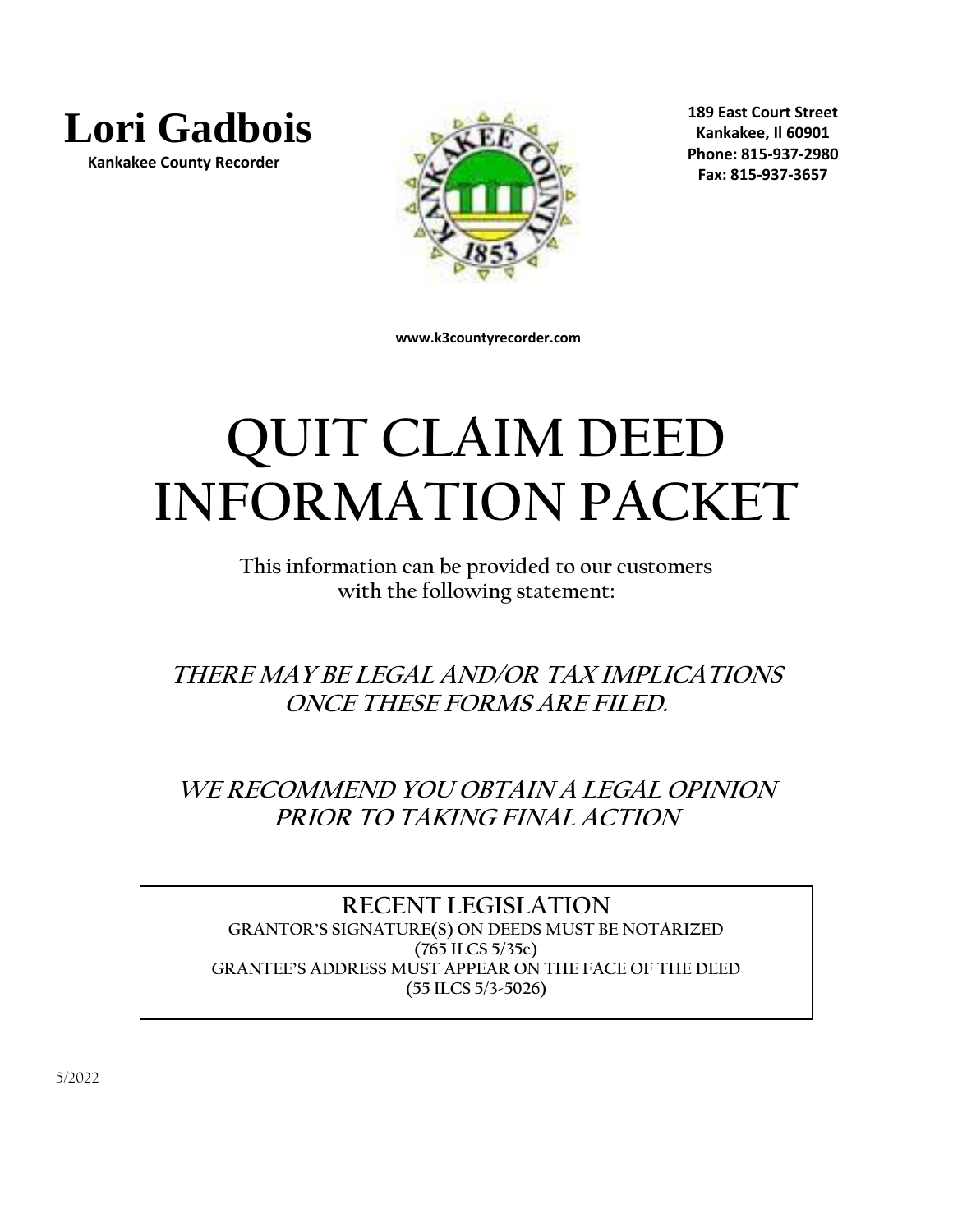# Lori Gadbois

Kankakee County Recorder

## QUIT CLAIM DEED

Name and Address of Taxpayer:

| Where the tax bill                                                                                                        |                               |                                                                                                                                           |        |  |  |
|---------------------------------------------------------------------------------------------------------------------------|-------------------------------|-------------------------------------------------------------------------------------------------------------------------------------------|--------|--|--|
| Will be sent                                                                                                              | Space for Recorder's Use Only |                                                                                                                                           |        |  |  |
| Return to:<br>For return of original                                                                                      |                               |                                                                                                                                           |        |  |  |
| Form after processing                                                                                                     |                               |                                                                                                                                           |        |  |  |
| THE GRANTOR(S)<br><u> 1990 - Jan Jawa</u>                                                                                 | <b>Current Owner(s)</b>       |                                                                                                                                           |        |  |  |
| of the City / Village of                                                                                                  | County of                     |                                                                                                                                           |        |  |  |
| for and in consideration of                                                                                               | <b>Money amount</b>           | Dollars, CONVEY and QUIT CLAIM to                                                                                                         |        |  |  |
| THE GRANTEE(S)                                                                                                            | <b>New Owner(s)</b>           |                                                                                                                                           |        |  |  |
| (Grantee's address)                                                                                                       |                               |                                                                                                                                           |        |  |  |
| Of the City / Village of                                                                                                  |                               |                                                                                                                                           |        |  |  |
| in the form of ownership.                                                                                                 |                               | See ownership definitions<br>(Sole Ownership or Joint Tenancy with Right of Survivorship or Tenancy in Common or Tenancy by the Entirety) |        |  |  |
| all interest in the following described Real Estate situated in the County of Kankakee, in the State of Illinois, to wit: |                               |                                                                                                                                           |        |  |  |
|                                                                                                                           | <b>LEGAL DESCRIPTION</b>      |                                                                                                                                           |        |  |  |
| (Note: If additional space is required for legal, attach on a separate $8\frac{1}{2} \times 11$ sheet)                    |                               |                                                                                                                                           |        |  |  |
| Permanent Index Number(s) P.I.N.                                                                                          |                               |                                                                                                                                           |        |  |  |
| Property Address_                                                                                                         |                               |                                                                                                                                           |        |  |  |
|                                                                                                                           | 20                            |                                                                                                                                           |        |  |  |
| Signature(s) of Grantor(s):                                                                                               |                               |                                                                                                                                           |        |  |  |
| Sign                                                                                                                      | (SEAL)                        | Sign                                                                                                                                      | (SEAL) |  |  |
| Print                                                                                                                     | (SEAL)                        | Print                                                                                                                                     | (SEAL) |  |  |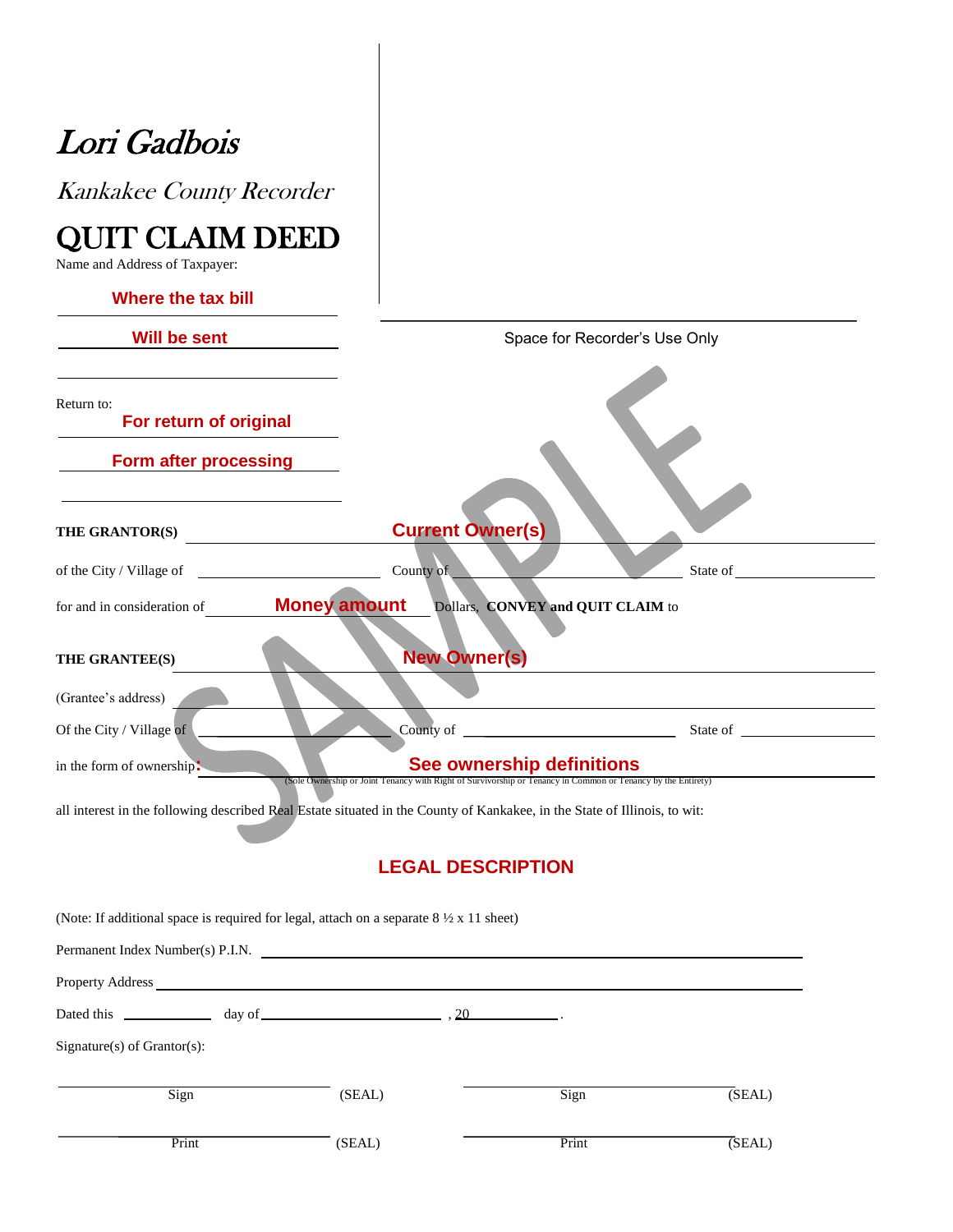STATE OF ILLINOIS, TATE OF ILLINOIS,<br>County of Kankakee SS

I, the undersigned, a Notary Public in and of said County, in the State aforesaid, DO HEREBY CERTIFY that

#### **This area is to be completed by the notary**

is personally known to me to be the same person whose name(s) is/are subscribed to the forgoing instrument, appeared before me this day in person, and acknowledge that he/she/they signed, sealed and delivered said instrument as his/her/their free and voluntary act, for the purposes therein set forth, including the release and waiver of the right of homestead.

| Given under my hand and notarial seal, this | day of        |
|---------------------------------------------|---------------|
|                                             | Notary Public |
| My commission expires                       | 20            |
|                                             | (SEAL)        |

Name and Address of Preparer:

#### **See Exemption List**

State of Illinois / Kankakee County Transfer Stamp

Or Exempt under provisions of Paragraph Section 4, Real Estate Transfer Act.

Date:

Signature of Buyer, Seller or Representative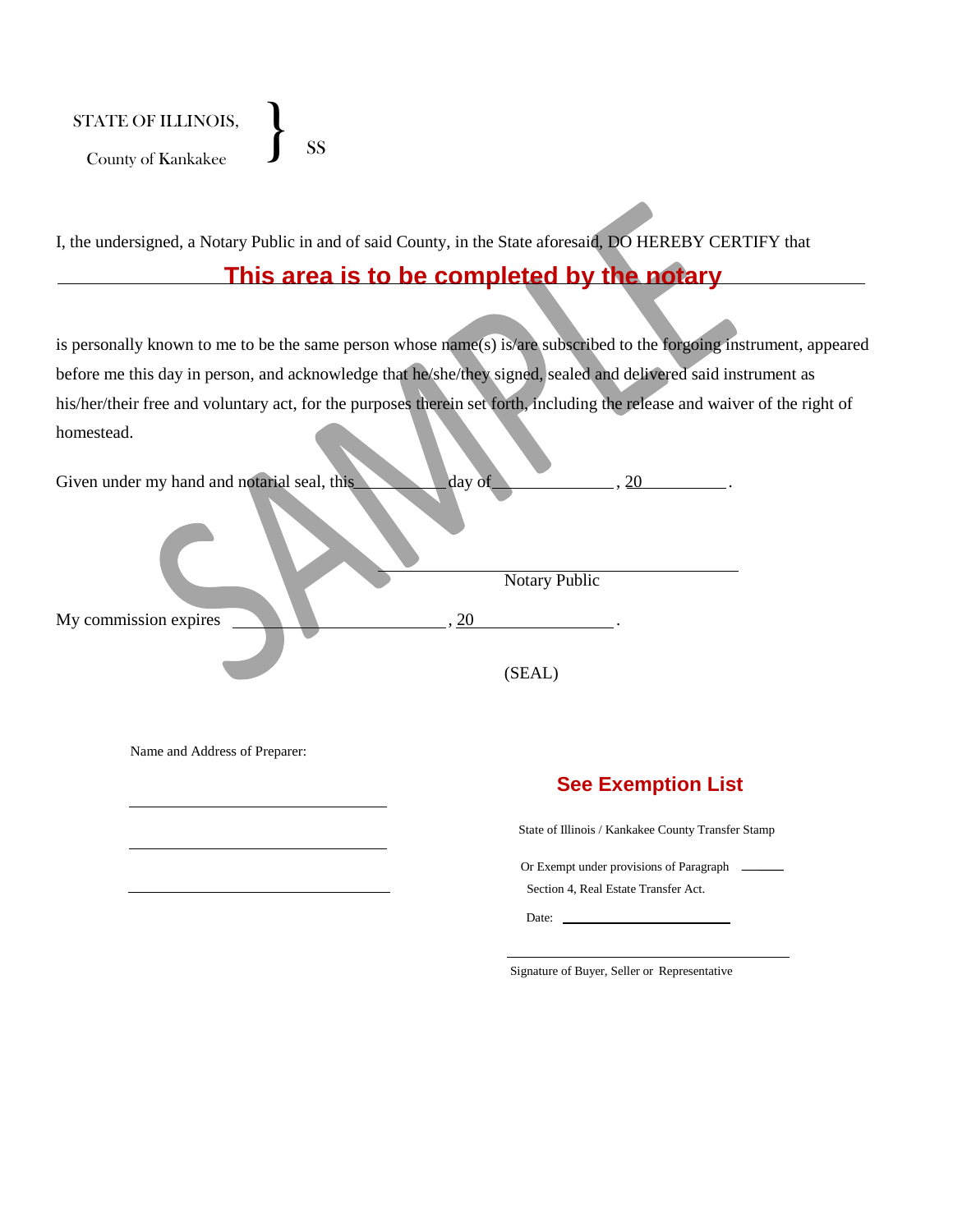## **Definitions - Forms of Ownership**

As a property or homeowner, your deed defines the form of ownership and how the title for the property changes upon the death of an owner. The following definitions are the most common references in a deed:

## **Sole Ownership**

Exclusive ownership. An ownership so complete that no other person has any interest in the property.

## **Joint Tenancy**

An undivided interest in property, taken by two or more joint tenants. The interests must be equal, accruing under the same conveyance, and beginning at the same time. Upon the death of a join tenant, the interest passes to the surviving joint tenants, rather than to the heirs of the deceased.

## **Tenancy in Common**

An undivided ownership in real estate by two or more persons. The interest need not be equal, and in the event of the death of one of the owners, no right of survivorship in the other owners exists.

## **Tenancy by the Entirety**

A form of ownership by husband and wife whereby each owns the entire property. In the event of death of one, there survivor own the property without probate.

## **"Right of Survivorship" ( NOTE – this is not an ownership type)**

The Right of Survivorship of a deceased person to the property of said deceased. A distinguishing characteristic of a joint tenancy or tenancy by the entirety relationship.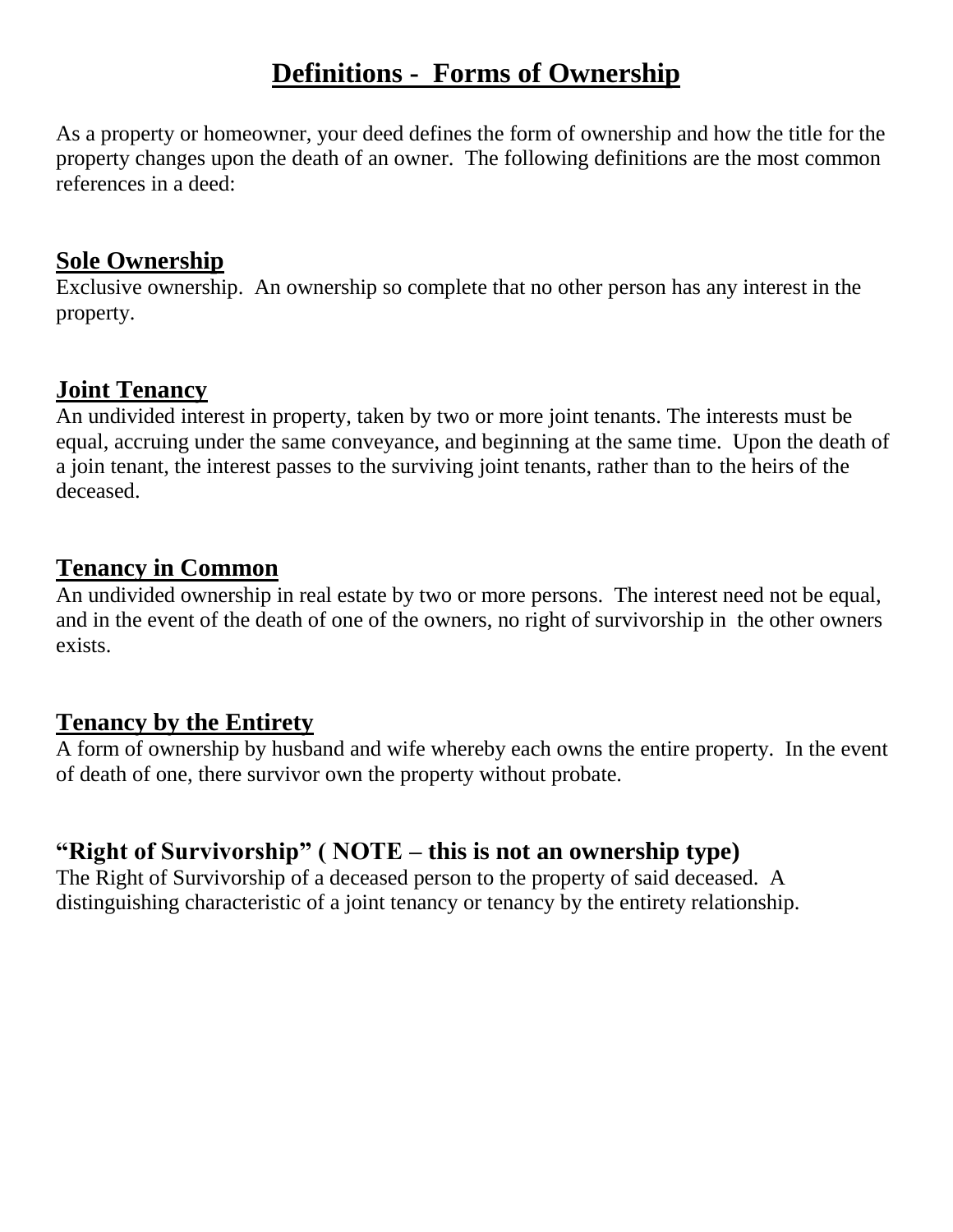## **Recording Requirements**

- 1. Deeds must be dated, signed & notarized.
- 2. Parties involved must be named.
- 3. Grantee's (buyer) address must be listed.
- 4. Deeds require a complete legal description.
- 5. Metes & bounds legal descriptions require a Plat Act Affidavit.
- 6. Deeds require the name & address of the Preparer.
- 7. Deeds require "Mail to" information (name & address) this is where the recorded document must be returned, after it has been recorded.
- 8. Taxpayer name & address for tax bills must be listed.
- 9. All deeds require either a completed Illinois PTAX-203 form or a signed & dated exemption statement.

## **Real Estate Transfer Tax is required per 35 ILCS 200**

All deeds require either a completed Illinois Real Estate Transfer Tax Declaration PTAX 203 or an exemption statement (a sample is provided to the right) for state & county transfer tax. If the transaction is exempt, the completed exemption statement must be included on the deed.

**Exempt under provisions of paragraph \_\_\_\_ Section 4, Real Estate Transfer Act**

**Date\_\_\_\_\_\_\_\_\_\_\_\_\_\_\_\_\_**

**\_\_\_\_\_\_\_\_\_\_\_\_\_\_\_\_\_\_\_\_\_\_\_\_\_\_\_\_\_\_\_\_\_\_\_\_\_ Signature of Buyer, Seller or Representative**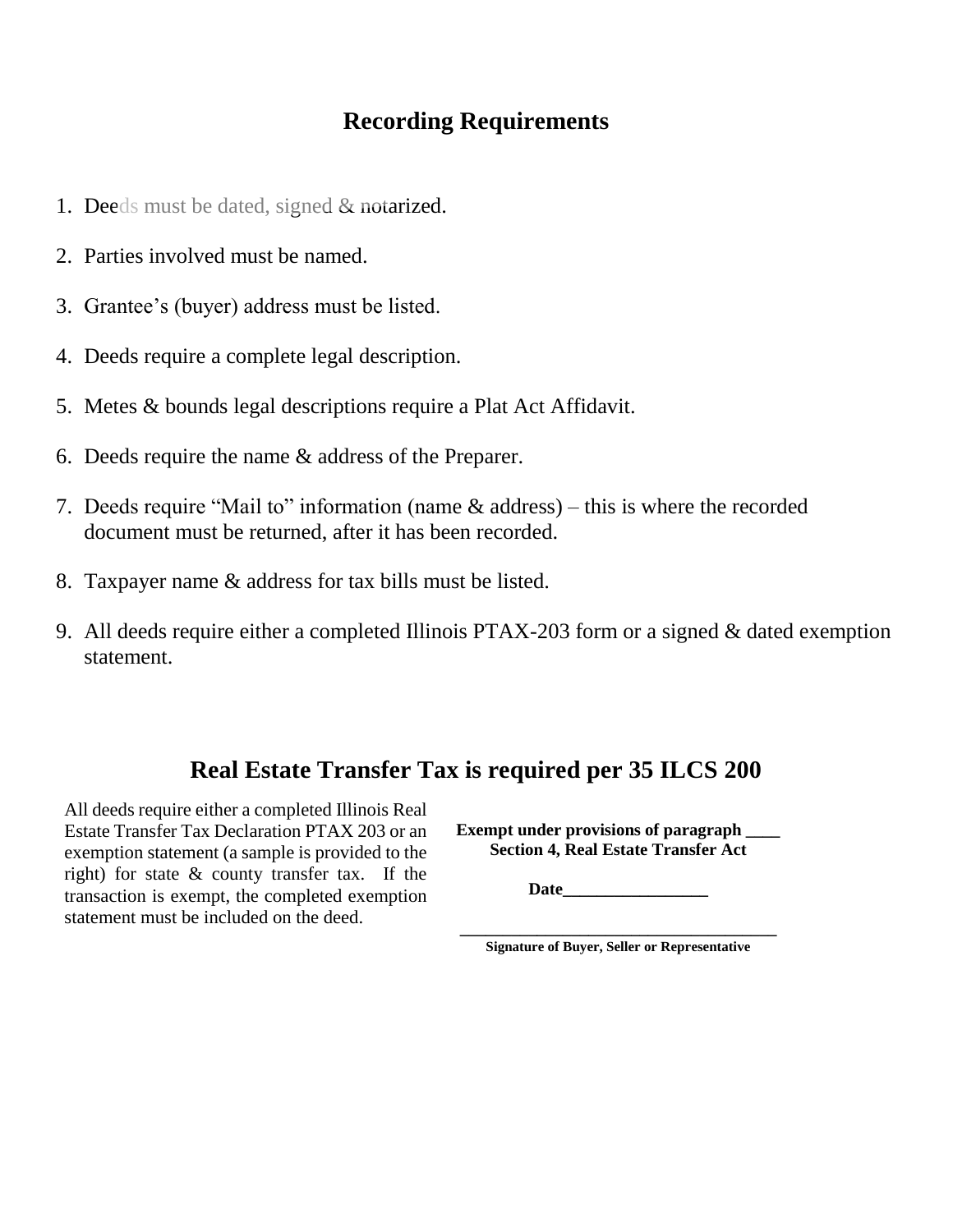Lori Gadbois Kankakee County Recorder

Schedule of Recording Fees

Effective January 1, 2018

189 E Court Street Kankakee, IL 60901 815-937-2980

\$57.00

\$77.00

Fees include a 7.00 charge for Automation Fund, a \$17.00 charge for Geographic Information System (GIS) Fund and may include a \$10.00 surcharge for the Rental Housing Support Program Act (55 ILCS 5/3-5018)

NOTE: The \$10.00 Rental Housing Support Program surcharge does not apply to public utility easements and documents recorded by State or Local government agencies.

#### STANDARD DOCUMENT (55 ILCS 5/3-5018)

- $8\frac{1}{2}$ " x 11" separate sheets
- $\bullet$  black ink
- minimum 10 point type
- $3" \times 5"$  blank space in upper right corner of first page
- A page may not have anything affixed to it with tape, glue, label, etc., however, pages may be stapled together
- Up to five references

#### **EXEMPT STANDARD DOCUMENT (55 ILCS 5/3-5018)**

• City, village, county and Secretary of State documents exempt \$47.00 from Rental Housing Support Program surcharge

#### NON-STANDARD DOCUMENT (55 ILCS 5/3-5018)

- Any document failing to meet the requirements listed under \$80.00 **STANDARD DOCUMENT**
- Applicable to documents dated after July 1, 1995
- More than five references, PIN Numbers or legal descriptions

#### STATE / FEDERAL LIENS & RELEASES (770 ILCS 110/5) **See Recorder for fees**

#### PLATS (765 ILCS 205/2)

• Must be at least  $8\frac{1}{2}$ " x 14", but no larger than  $30$ " x  $36$ "

#### UCC-1, UCC-3 and TERMINATION STATEMENTS

\$47.00 • Uniform commercial code filings per Public Act 89-503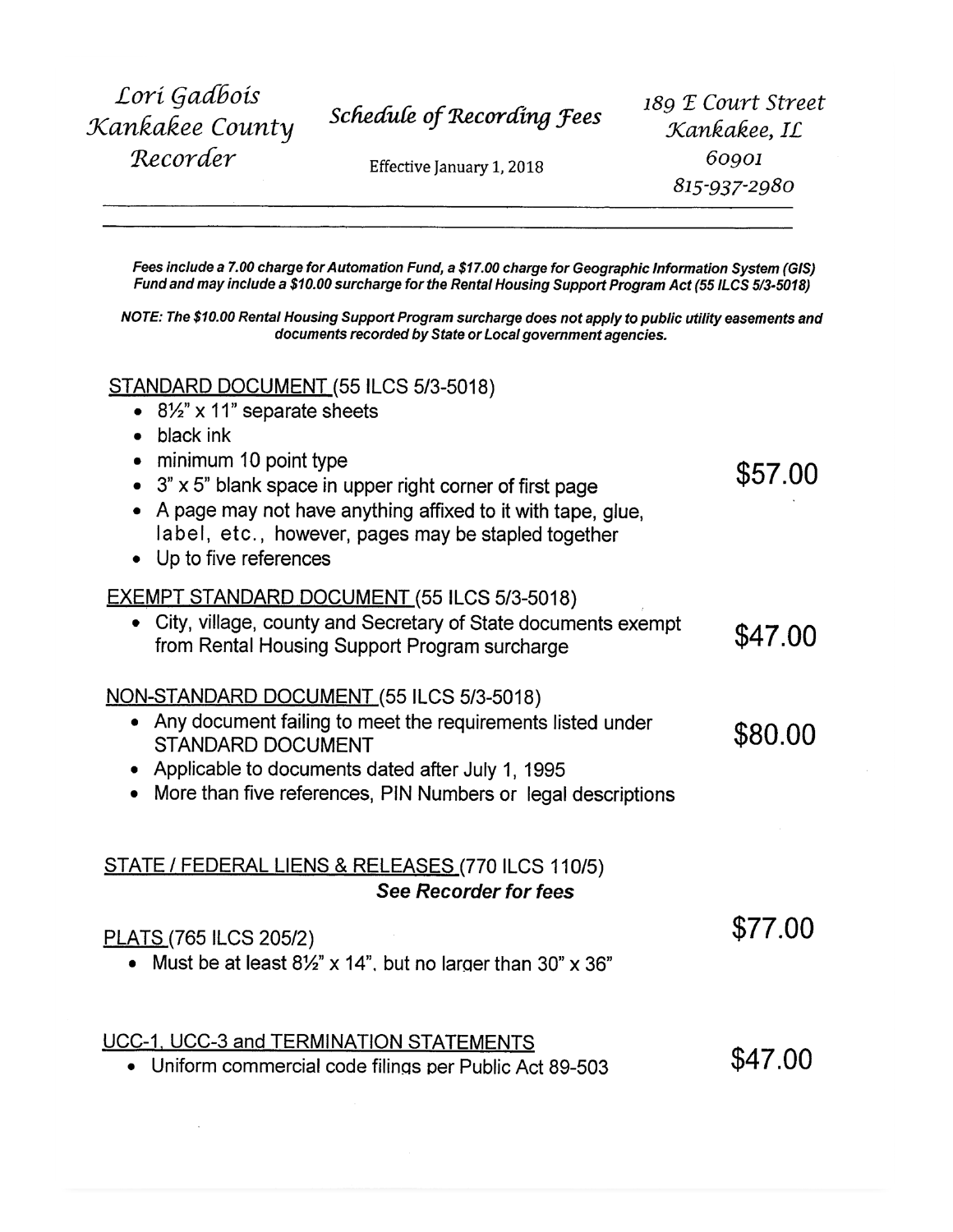| Lori Gadbois<br>Kankakee County Recorder<br><b>QUIT CLAIM DEED</b>                                                        |        |                                                                                                              |        |
|---------------------------------------------------------------------------------------------------------------------------|--------|--------------------------------------------------------------------------------------------------------------|--------|
| Name and Address of Taxpayer:                                                                                             |        |                                                                                                              |        |
| Return to:                                                                                                                |        | <b>Space for Recorder's Use Only</b>                                                                         |        |
|                                                                                                                           |        |                                                                                                              |        |
|                                                                                                                           |        |                                                                                                              |        |
|                                                                                                                           |        |                                                                                                              |        |
| (Grantee's address)                                                                                                       |        |                                                                                                              |        |
| Of the City /<br>Village of                                                                                               |        |                                                                                                              |        |
| in the form of ownership:                                                                                                 |        | (Sole Ownership or Joint Tenancy with Right of Survivorship or Tenancy in Common or Tenancy by the Entirety) |        |
| all interest in the following described Real Estate situated in the County of Kankakee, in the State of Illinois, to wit: |        | (Note: If additional space is required for legal, attach on a separate $8\frac{1}{2} \times 11$ sheet)       |        |
|                                                                                                                           |        |                                                                                                              |        |
|                                                                                                                           |        |                                                                                                              |        |
|                                                                                                                           |        |                                                                                                              |        |
| Signature(s) of Grantor(s):                                                                                               |        |                                                                                                              |        |
| Sign                                                                                                                      | (SEAL) | Sign                                                                                                         | (SEAL) |
| Print                                                                                                                     | (SEAL) | Print                                                                                                        | (SEAL) |